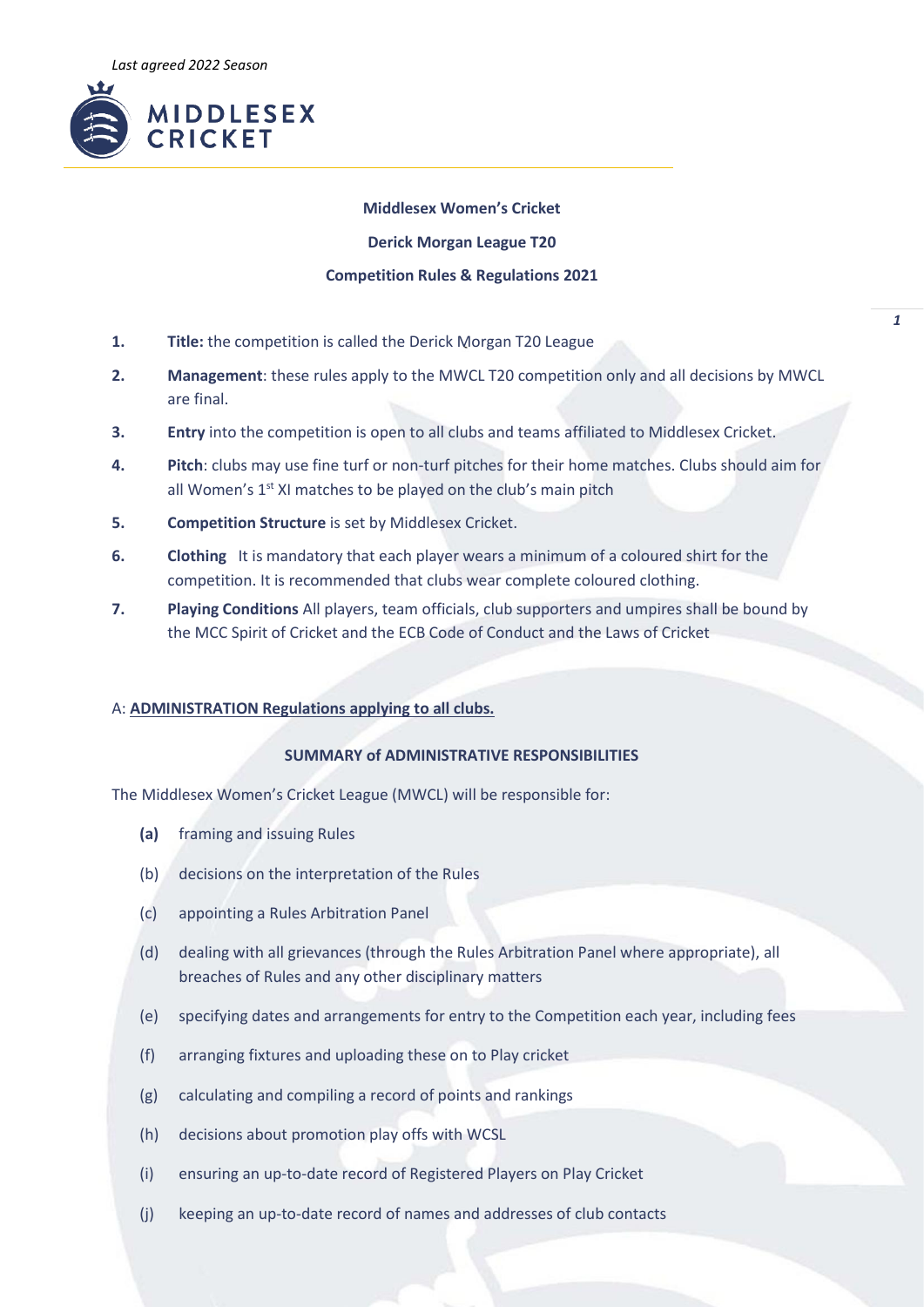

(k) appointing an Administrative Organiser (Middlesex Cricket full time member of staff) to deal with the website / paperwork and ensure clubs have all relevant information.

Participating clubs will be responsible for:

- (a) submitting entries and fees by the due dates
- (b) submitting and updating details of Registered Players on Play Cricket
- (c) keeping MWCL informed of changes of club contacts
- (d) informing MWCL of any mutually agreed match rearrangements
- (e) booking grounds (this is expected to be clubs main pitch)
- (f) making all local arrangements for matches.
- (g) confirming details (including mobile phone numbers) with opponents
- (h) appointing home umpires and scorers (home and away)
- (i) ensuring that umpires for each match have a copy of the Playing Conditions
- (j) entering results on play-cricket.com by 9.30pm on the date of the match
- (k) home teams responsible for entering the full scorecard on Play Cricket within 48 hours of the match
- (l) away teams responsible for checking the scorecard on Play Cricket within 72 hours of the match

# **ADMINISTRATIVE REGULATIONS**

# **A1 Registered Players**

- 1. Only players registered by the club with MWCL on Play Cricket may play in Competition matches.
- (a) Clubs will be asked to register their players on play-cricket, before the first match of the season.
- (b) Additional registrations, A player must be registered on play-cricket no later than 24 hours before the first match in which she plays.
- (c) (i) A player may play only for the club for which she is originally registered and for no other MWCL club in the same season.
	- (ii) A player becomes an illegal player as soon as she plays for a MWCL club other than the one for which she was originally registered. This first MWCL club other than her original club, and any subsequent MWCL clubs, for which she plays, including her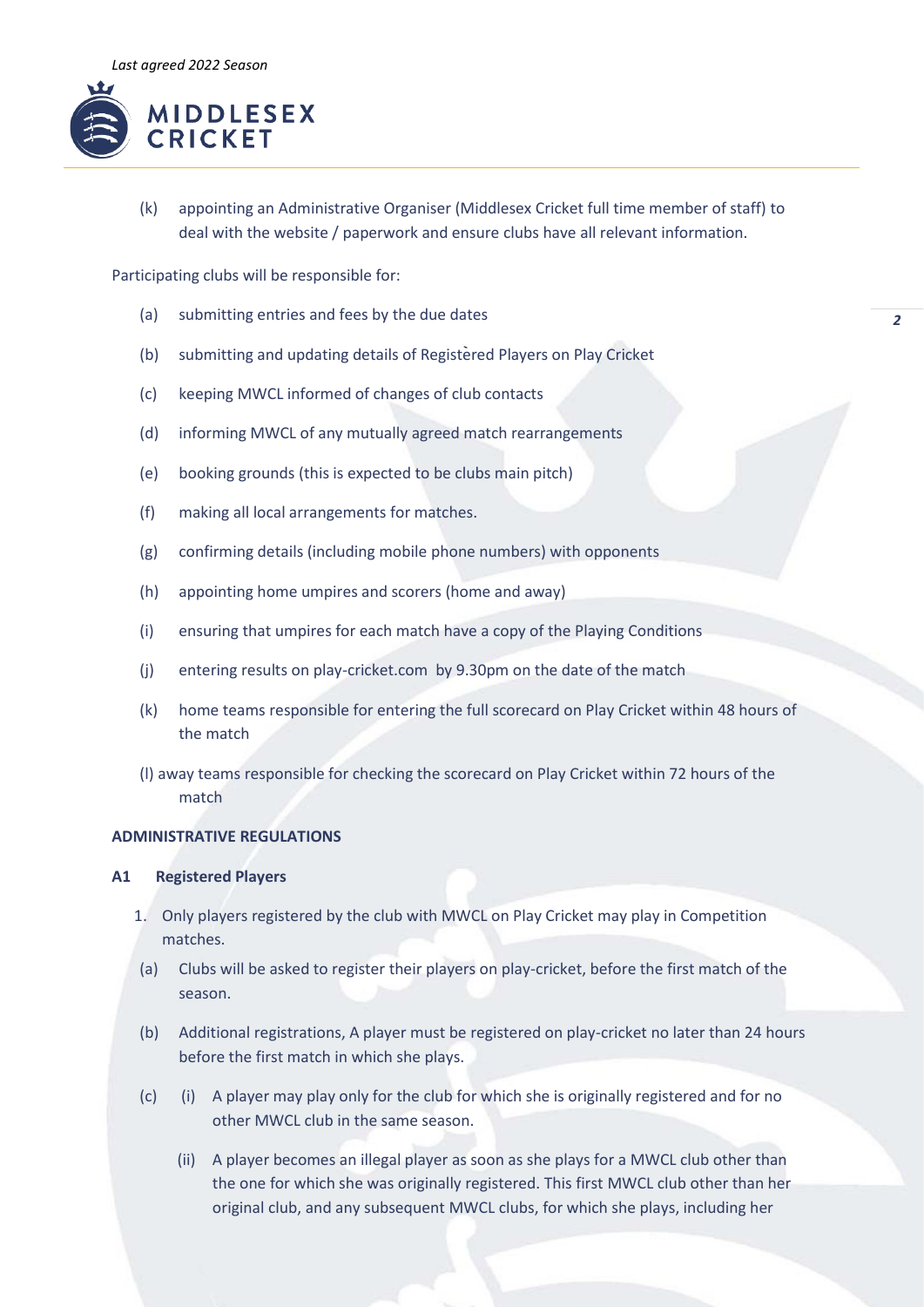

original one, will have 20 points deducted from its total for each occasion.

- (iii) An illegal player may apply to the Committee to have her illegal status revoked. The Committee may grant or refuse the request as it sees fit.
- (d) For those clubs with two or more teams entered, movement between teams must be restricted to genuine need. The Committee may, as it sees fit, impose penalties on any club found to have breached this restriction.

### **A2 Ineligible Players**

### *Ineligible Players*

1. In these Rules, an unqualified player is one who is not UK born or been here for 210 consecutive days

- (a) A Club may play one unqualified player per match
- (b) Players must be no younger than U13 age group. A younger player is only allowed to play with the express written consent of the Head of Women's and Girls Cricket

Any club that fields an ineligible player shall be penalised and the result of the match overturned in the favour of the opposition.

# **A3 Fixtures**

1. Fixtures arranged by MWCL will be advised to clubs in autumn of the preceding year posted on Play Cricket. When agreed by clubs, fixtures will be finalised and posted on Play cricket

- (a) Rearrangement of fixture schedules, either of the date of a match, or of which is the Home club, is permitted as long as all matches are completed not less than 48 hours before the final Matchday The Administrative Organiser must be notified by both clubs as soon as the rearrangement is made and in any case before the match actually takes place. They must be satisfied that any rearrangement is acceptable to both clubs.
- (b) In addition to rearrangements prior to the scheduled date, No-result matches may be rearranged even if some play takes place. Rearrangement of matches in which one side defaulted is not permitted.

## **A4 Umpires and Scorers**

- (a) Each home club must appoint two umpires to umpire (Unless agreed in advance with opposition) the match throughout. A succession of players from the batting side is not acceptable.
- (b)(i) The umpire should if at all possible have some level of qualification.
	- (ii) The person appointed should be of as high a level of competence as the club can obtain and should be adequately competent to umpire.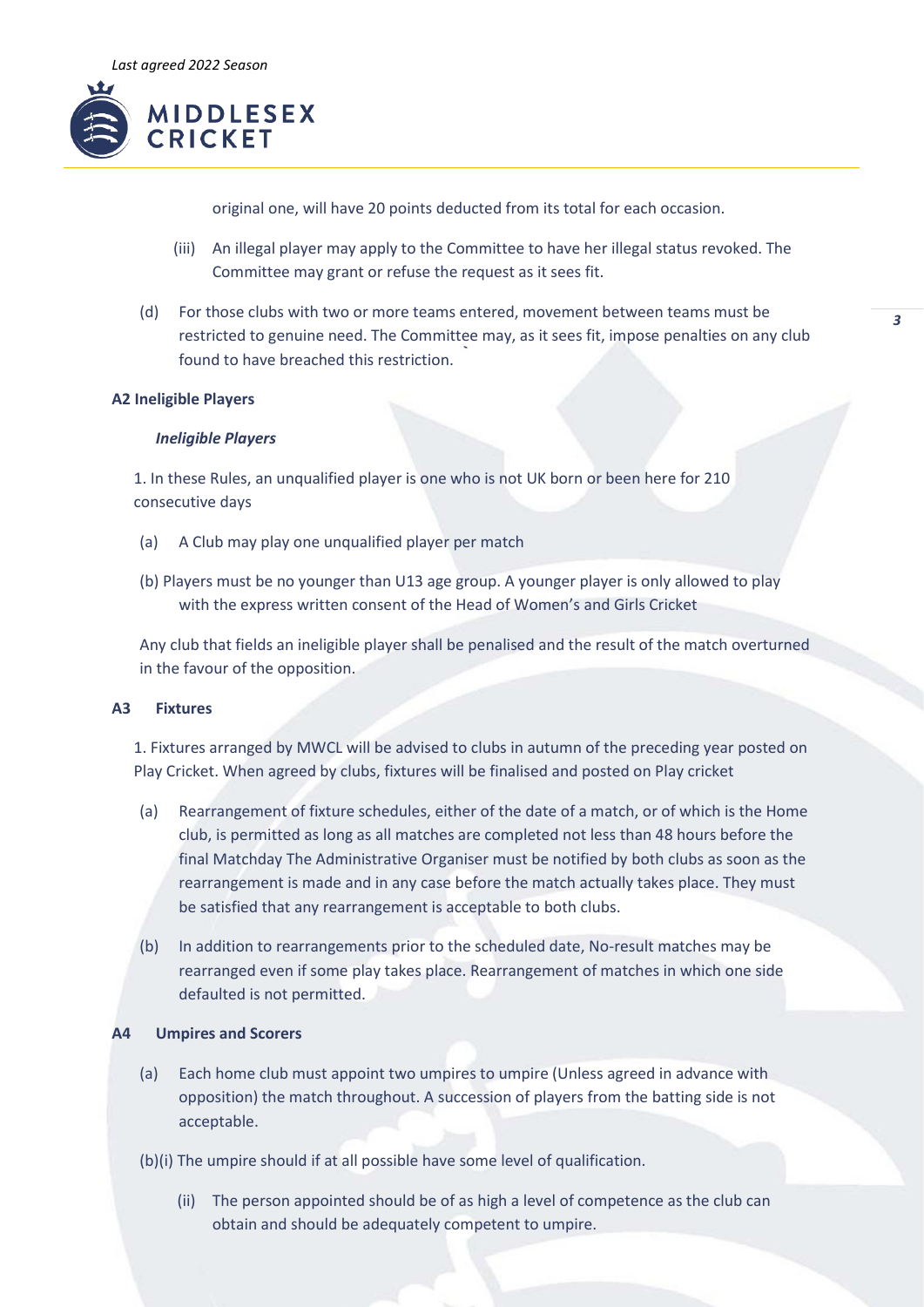

- d*) Failure to appoint a home umpire will incur* 
	- *(i) 1st occasion – a warning*
	- *(ii) 2nd occurrence – 1 point deduction*
	- *(iii) 3rd occurrence – 3 point deduction*
	- *(iv) any subsequent occurrence – 5 point deduction each time*
- *(e) Clubs must appoint an adequate scorer for the whole match. Appointed scorers need not be Qualified but any scorer must be capable of keeping an accurate record of play, and preferably score the match electronically Play-Cricket Scorer [app.] is the easiest way to digitally score and automatically uploads the scorecard to [play-cricket.com](http://www.play-cricket.com/)*
- *(f) Failure to appoint a scorer will incur* 
	- *(i)*  $1^{st}$  *occasion a warning*
	- *(ii) 2nd occurrence – 1 point deduction*
	- *(iii) 3rd occurrence – 3 point deduction*
	- *(iv) any subsequent occurrence – 5 point deduction each time*

**Team Sheets:** each side must provide the umpire with a team sheet before the start of the match identifying any player who has not reached the age of 18 on the date of the match

#### **A5 Balls**

- 1. MWCL will provide each club with sufficient new pink balls for the season
- 2. A new ball will be used for each innings
- 3. Every home club will provide two new balls for each game.
- 4. Each Club must provide at least one used ball in reasonable condition, in case a replacement is needed during play.

If the pink ball is lost during an innings then every effort should be made to play with a similar type of pink ball but red balls may also be used as a spare if needed.

# **A6 Notification of results**

1. All results must be recorded on Play-Cricket

(a) HOME team is to add the results by 9.30pm on the day of the match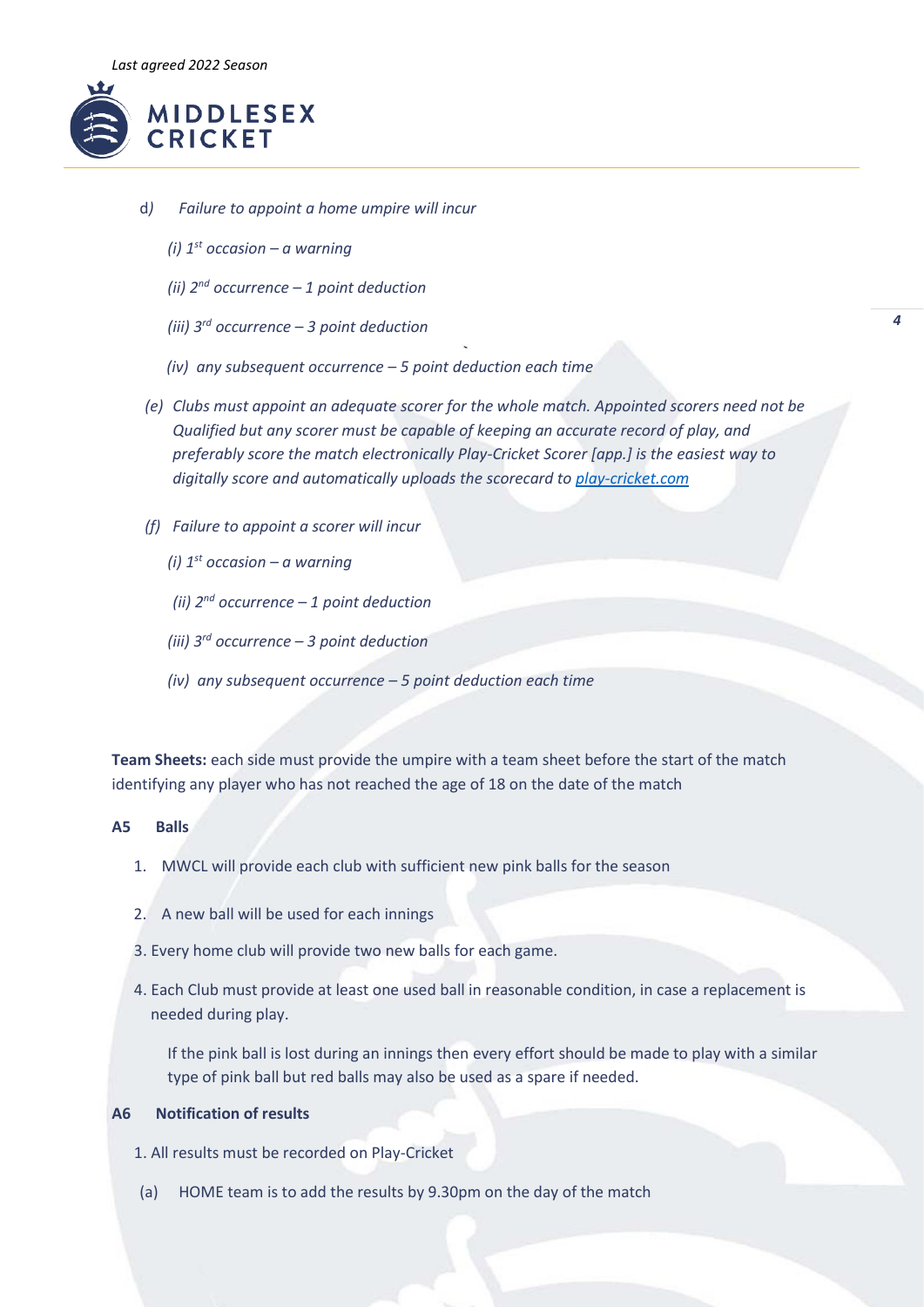

- (b) HOME teams responsible for entering the full scorecard on Play Cricket within 48 hours of the match
- (c) AWAY teams responsible for checking the scorecard on Play Cricket within 72 hours of the match and ticking to agree the result.
- (d) ALL Players are to be identified. There must be no 'Unsures' on the scorecard

NOTE: Teams to sort out 'typos' between themselves. Any disputes to be notified to the Administrative organiser.

### **A7 Breaches of rules; disputes; grievances**

- 1. Except where a specific penalty is stated, breaches of the Rules, or of the Spirit of the Game, will be dealt with by the MWCL Organising Committee, who shall take such action as it considers appropriate. This action may include referring the complaint to the Rules Arbitration Panel. Any decision of the Committee or of the Panel will be binding.
- 2. If any club considers that the opposing side has acted unfairly by breaching either the letter or the spirit of any of the Rules, or has committed breaches of the Spirit of the Game, the aggrieved club must submit details of its complaint in writing to the Administrative Organiser within one week of the date on which the alleged unfair act took place**.**

# **B PLAYING CONDITIONS**

All players, team officials, club supporters and umpires shall be bound by the MCC Spirit of Cricket and the ECB Code of Conduct and the Laws of Cricket (2017 Code  $2^{nd}$  Edition – 2019) except where laid out in the following playing conditions

Throughout these Rules:

- 1. Side A will be the side batting first, side B will be the side batting second.
- 2. An underage player is one in any age group up to and including Under 19
- 3. A player's age group is her age on 31 August 2021

Duration of match is one innings per side limited to a maximum of twenty overs. Suggested match start times for Sunday matches are 2pm. Clubs may agree to change this due to travel / ground availability. Matches can be played midweek evenings, start time no later than 6pm, if both clubs agree, or Sunday mornings, start time 10am, if both teams agree.

To constitute a match a minimum of five overs per side must be bowled

# **B1. Number of balls in an over**

**1.** In all overs there will be a maximum of nine balls other than the last over of the innings where 6 legitimate balls must be bowled,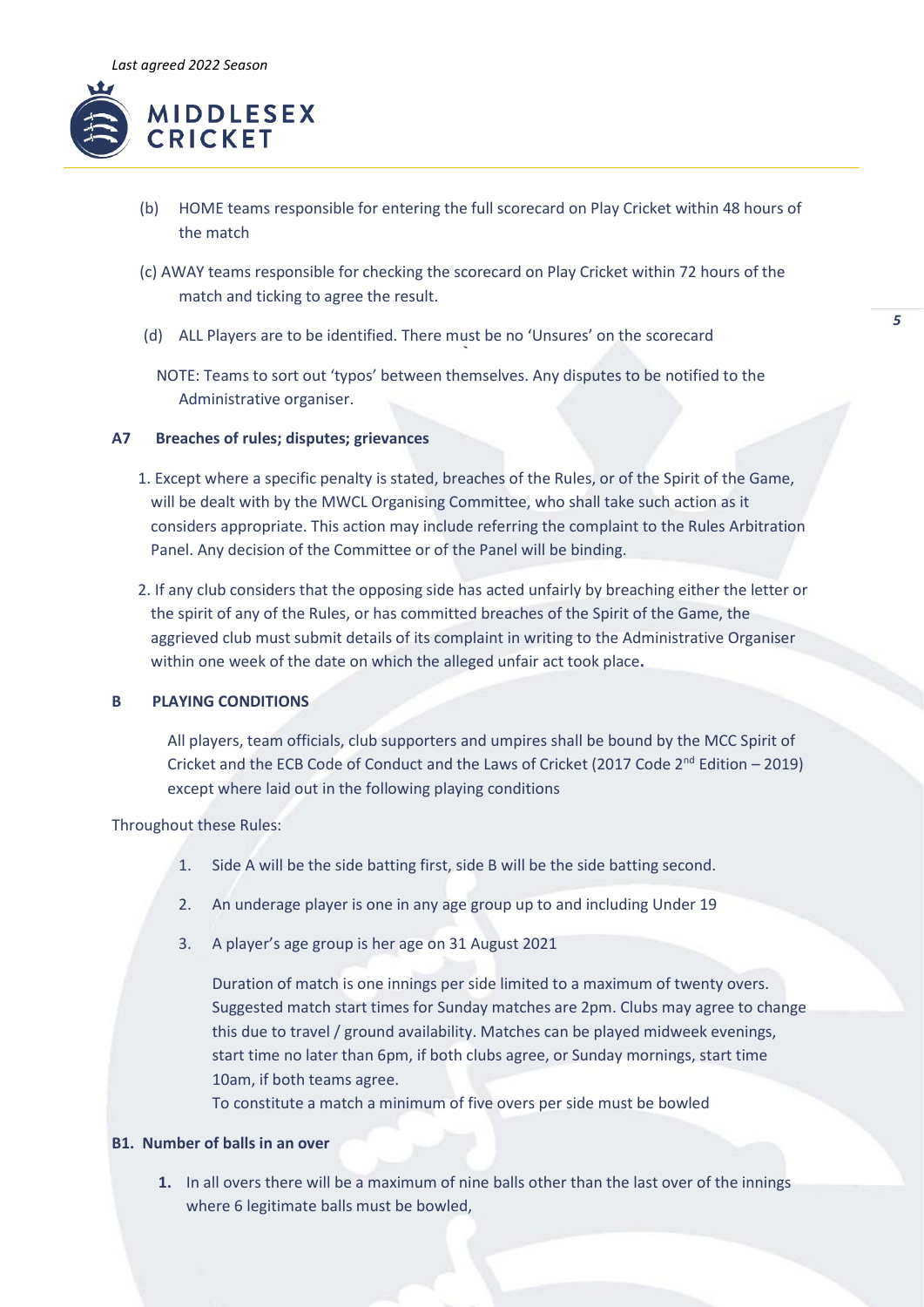

### **B2. ECB Directives for young players**

- 1. ECB Directives on fast bowling, wearing of helmets and fielding distances are to be observed. In particular, an underage fast bowler's overs must not exceed the maximum for her age group, either as to length of spell or as to daily total. In addition, ECB directives on under age players in 'open age' matches – issued in detail to Clubs in Spring 2009 – are to be observed
	- (a) For this purpose, the list of nominated players given by each captain to the umpires before the toss must show the age group of any underage player.
	- (b) Captains are responsible for ensuring the accuracy of this information, and for handing the umpire a written teamsheet at the start of the match, clearly outlining all players U19.

#### **B3. Non-participants**

- 1. The on-field players are solely the batsmen at the wicket and the current fielders. Anyone else is a non-participant
- 2. Once play has started in any session, then during that session (including any drinks interval),
	- (a) no non-participant is allowed on the field of play, with the exception of
		- (i) the umpires
		- (ii) a physio or other medical personnel (if need arises)
		- (iii) members of the batting side but only at a drinks interval
		- (iv) ground staff, if the umpires require the creases to re-marked during the session.
	- (b) other than at the authorised drinks break, no non-participant (including the umpires) shall, in any way whatsoever, give tactical advice or coach any on-field player, either from inside or from outside the boundary.

#### **B4. Artificial pitches**

- 1 If the Home side's pitch is too wet for play, an artificial pitch (if available) may be used but only if before the day of the match, an official of the visiting team, having consulted her players, agrees to play the match on the artificial pitch, on the basis that
	- (a) on the day of the match, the panel umpire, pronounces the outfield fit that is, not dangerous – for play
	- (b) satisfactory arrangements are agreed before the toss between the two captains and the umpires, on
		- (i) if a delivery by the bowler pitches on the edge of the concrete strip, or completely off it, it is recommended to call a No ball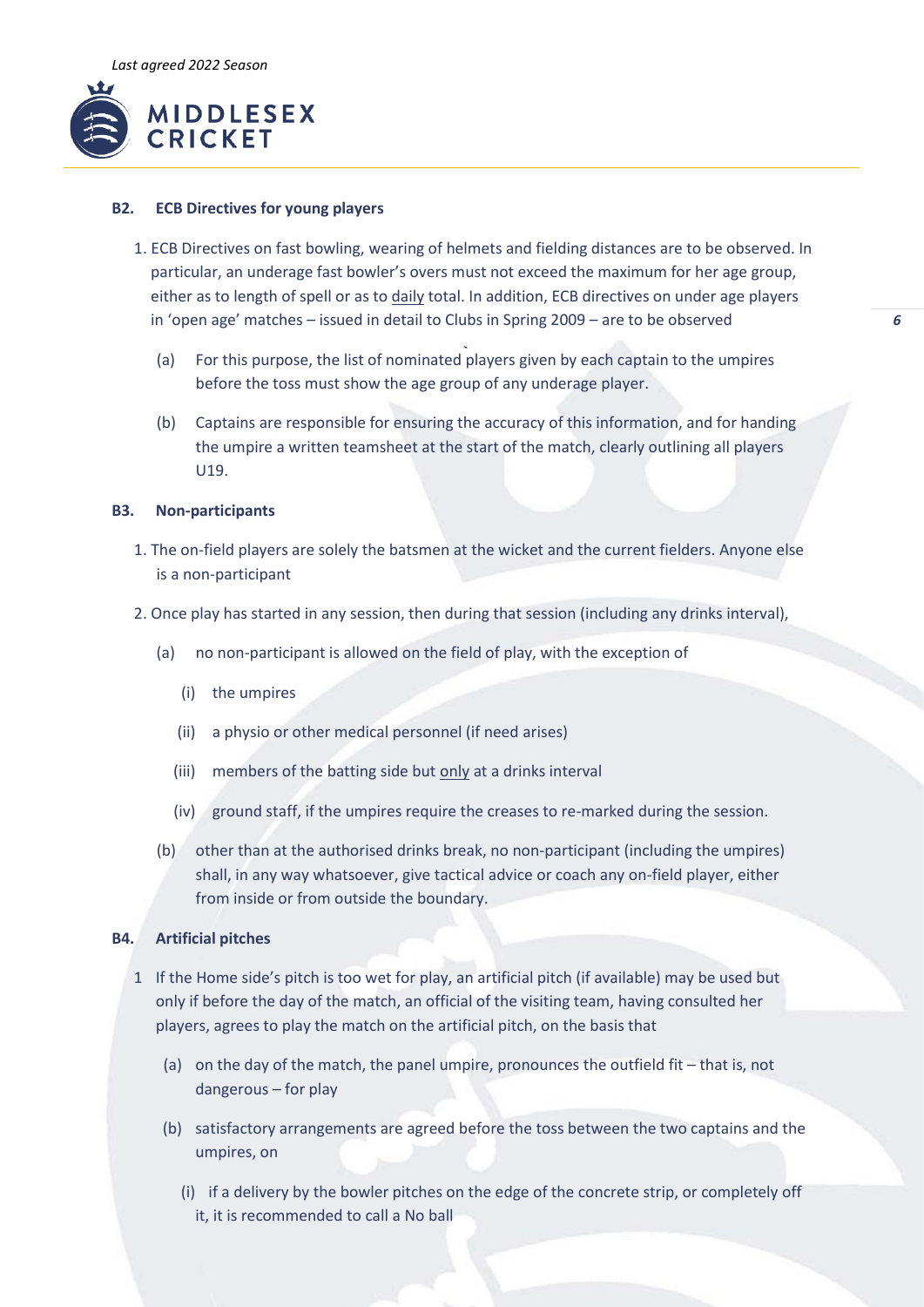

- (ii) the fact that batsmen cannot wear studs or spikes on the pitch, but may need them for safety in running between wickets off the pitch. Although to be avoided if a all possible, it may be necessary to allow batsmen to run between wickets on the very edge of the pitch. Umpires would have to be vigilant in seeing that 'the very edge of the pitch' was strictly observed.
- (iii) any anomalies arising out of the use of spring-back stumps. For example if the ball hits them low down, it might move the stumps as a whole without dislodging a bail. If the spring-back stumps are not sufficiently secure to prevent this happening, it may be advisable to agree to dispense with bails and apply the Law on this basis.

# **B5. Duration of matches**

1. Each side shall have one innings, consisting of at most the number of overs as set out in the schedule below. Time limits are of playing time, which does not include drinks etc.

|                      | MWCL T20  |
|----------------------|-----------|
| Advised start times  | 2-00 p.m. |
| Number of overs      | 20        |
| Max overs per bowler |           |
|                      |           |

**(**a) Starting times shown in the schedule are advisory.

They may be adjusted, either by prior agreement between club secretaries (or appropriate official), or on the day of the match by agreement between the two captains. Early and late in the season teams rearranging the start time must allow for it getting dark earlier

Rearrangement by captains on the day does not mean adjustment because of rain, bad light etc. That remains the responsibility of the umpires.

(c) The number of overs set out in the schedule above is in each case a maximum. If adverse conditions of ground, weather or light, or exceptional circumstances interfere with the progress of play, the umpires have the power to reduce the number of overs from this maximum. If playing time is lost for other reasons, the overs shall not be reduced unless the umpires consider that the circumstances are sufficiently exceptional to warrant this.

In making such a reduction, the umpires should have regard to the prospects of play in view of the prevailing conditions, as well as to time lost. Umpires are reminded of their duty of care to allow play to continue in dangerous or unreasonable conditions and could mean severe penalties in the courts.

(d) Calculations should be based on how much playing time could reasonably be expected, having regard to the weather and light conditions, after the resumption of play. The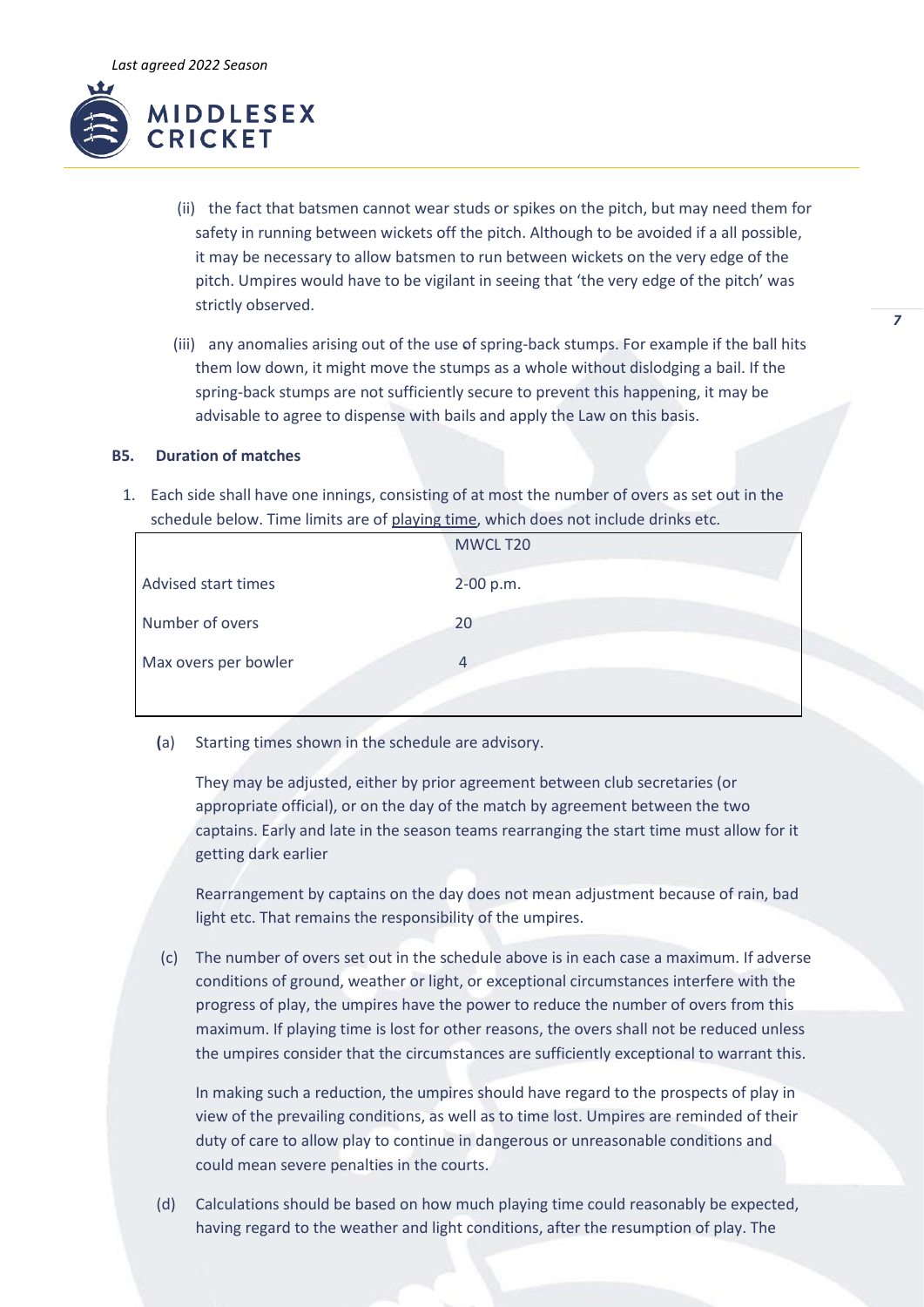

number of overs that could be bowled in this time, taking an over rate of approximately 17 overs per hour, should be allocated so as to give the two sides equal overs as far as this is possible. One extra over may be considered as available, if necessary, to avoid half overs.

If the number of overs for an innings is reduced, a new time limit must be calculated as the time required at 17 overs per hour, rounded up to the next exact five minutes.

(e) The number of overs for side B is not to be reduced merely because side A has been dismissed in fewer than its allotted number of overs**.**

#### **B6. Tea Interval**

- 1. There is no tea interval in a T20 match, unless agreed at least 48 hours in advance by the captains
- 2. There will be a 15 minute break between innings

#### **B7. Drinks intervals**

- 1. One drinks interval per innings is permitted in an innings scheduled to be 20 overs
- 2 The captains must agree before the toss whether they wish to have drinks. If agreed, the interval shall be after half the number of overs have been bowled
- 3. If a wicket falls during the over immediately prior to a drinks interval, drinks will be taken immediately.

# **B8. Balls**

1. The match balls and the used balls must be agreed by both captains and umpires before the toss and given into the charge of the umpires**.**

# **B9. Scoreboard**

1. In all matches, the batting side is responsible for seeing that the scoreboard is brought up to date at least at the end of every over. The necessary details of score, wickets and overs are to be ascertained from the scorers.

## **B 10 Limitation of overs by any one bowler**

**1.** No bowler may bowl more than one-fifth of the amount of overs scheduled for the innings. However, in a delayed start, or interrupted match, where the overs are reduced for both sides, or for the side bowling second, no bowler may bowl more than one-fifth of the total overs allowed (unless such a number has been exceeded before the interruption), except that where the total overs are not divisible by five, an additional over shall be allowed to the minimum number of bowlers necessary to make up the balance - e.g. after 8 overs, rain interrupts play and the innings is reduced to 12 overs. Both opening bowlers have bowled 4 overs. Two bowlers can bowl 3 overs and three bowlers can bowl 2 overs. Bowlers 1 and 2 have already exceeded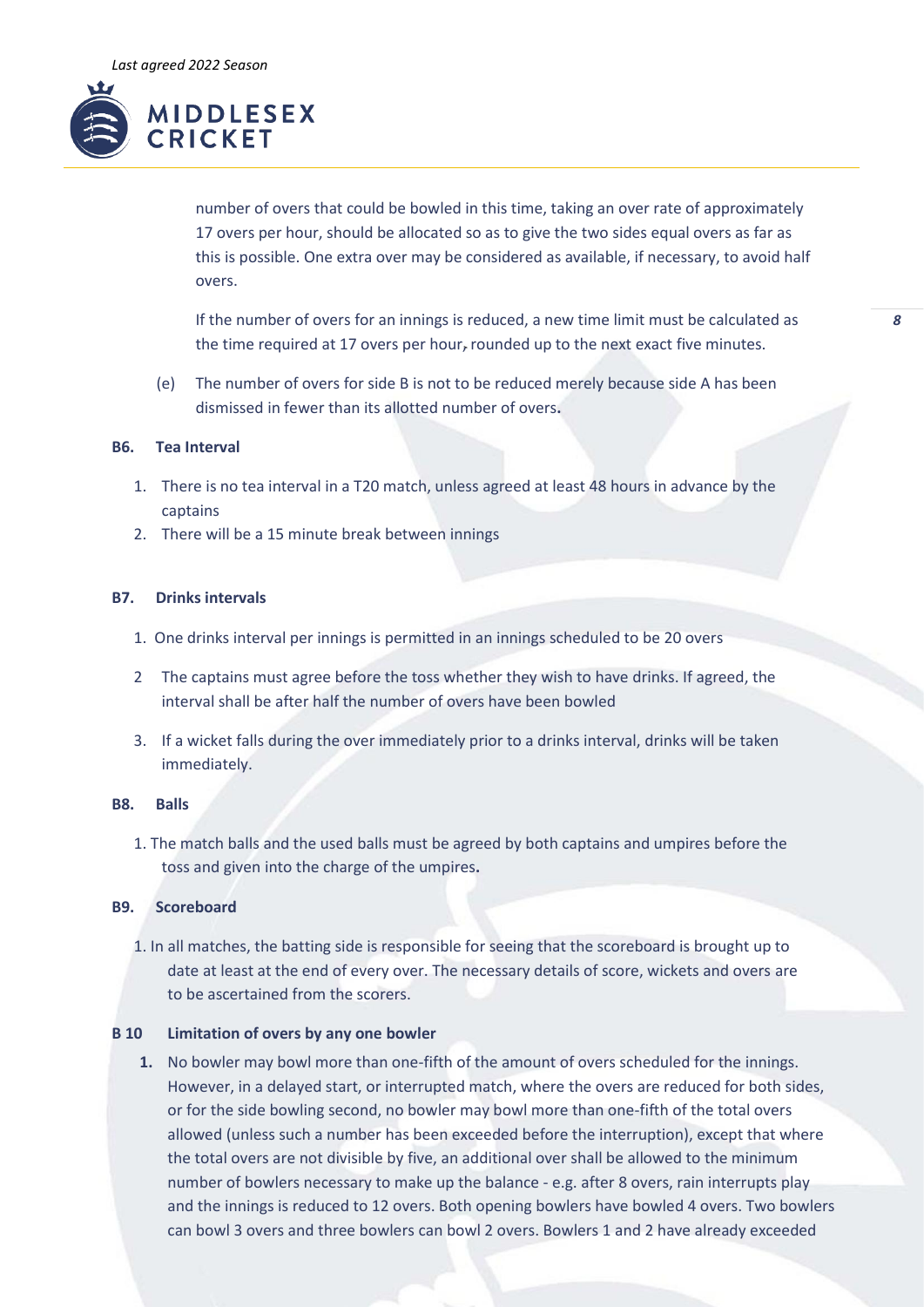

this limit. They count as the two bowlers who were allowed the extra over (4 as opposed to 3) and so any other bowlers are limited to 2 overs.

- **2.** In matches where there is no reduction of overs after the start of play, no bowler may bowl more than the appropriate fraction of the total number of overs for the innings. The appropriate fraction means one-fifth.
- **3.** In addition to any other restrictions on bowlers in these Rules, no underage fast bowler shall be permitted to exceed the limits laid down for her age group in the ECB Directives, either as to overs in a day or overs in one spell.
- 4. In the following details and examples, remember that Side A batting first means side A bowling second and vice versa for side B.
- 5. If after any revision a bowler has already bowled the new maximum number, or more, she will not be allowed to bowl any further overs except, where applicable, to finish the over she was bowling when the interruption occurred.
- 6. In any revision of overs, the new limit for any bowler must always be a whole number.
	- (a) If any revision of the total number of overs for an innings, whether before the start of the match or during play, would mean a theoretical limit which was not a whole number then, for the smallest possible number of bowlers in the team, the limit shall be the next whole number above the calculated value. For remaining bowlers in that team it will be the next whole number below. This will apply, but will not be stated, in all the provisions below for allocating the number of overs.
	- (b) The right of the specified number of bowlers to bowl a fraction of an over above the theoretical limit will not be removed, even if using more bowlers makes it unnecessary.
- 7. For the first occasion that overs have to be reduced after the start of play:
	- (a) The reduction occurs after Side A has completed its innings

With immediate effect, in the second innings each bowler will be limited to the appropriate fraction of the revised total, even if the second innings has begun. Any side A bowler who has already bowled the new maximum, or more than the new maximum, will not be allowed to bowl further overs except as in 3. above

(b) The reduction occurs before the first innings is complete. Side A's overs will have to be reduced.

There are three situations. Examples are given for each of them.

either (i) side A is allowed no more overs and B gets the same number as A has had.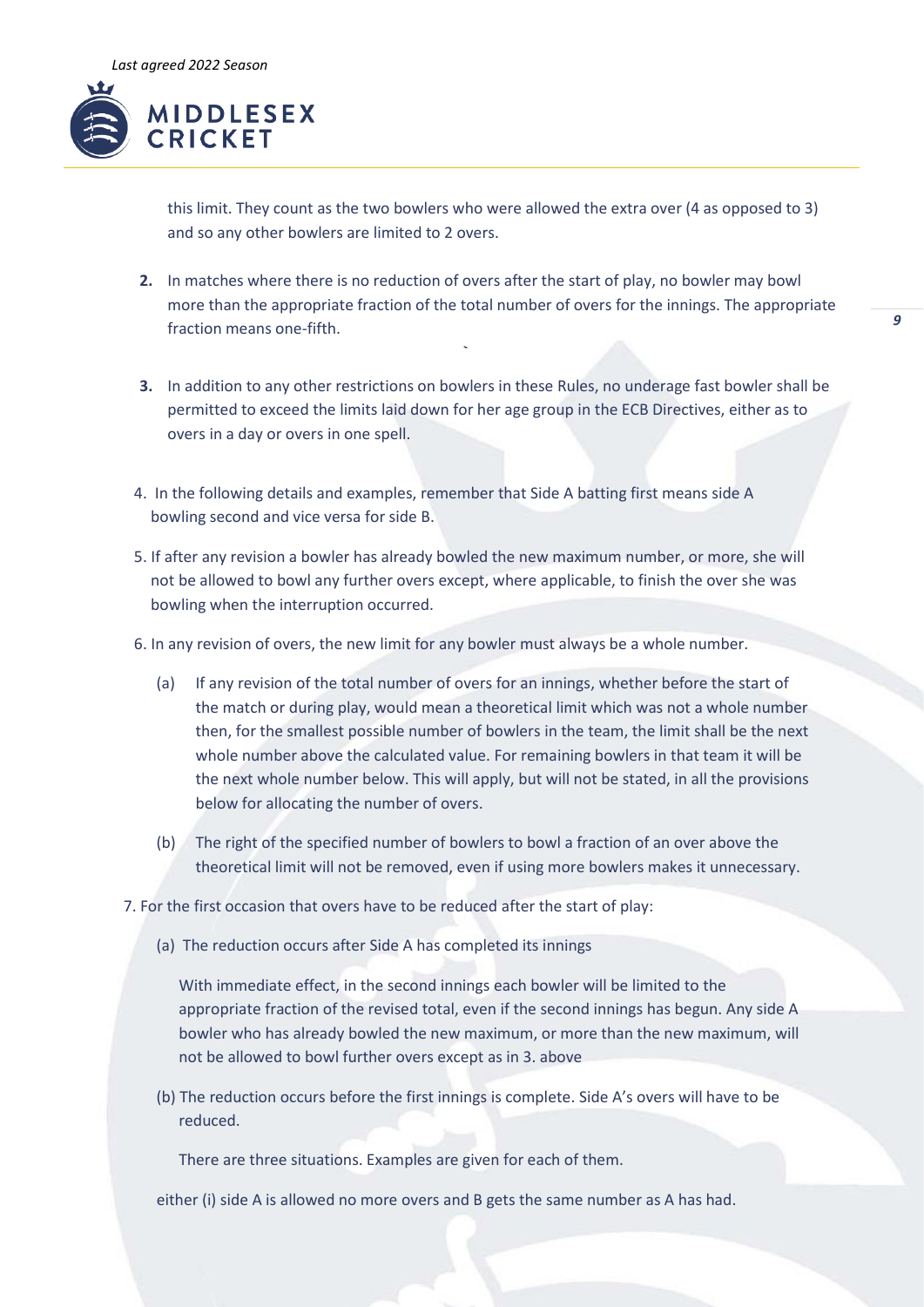

Side A (bowling second) is allowed to match, each to each, the number of overs for each bowler in the first innings. The matching is not obligatory, but the number for each bowler in the first innings is to be a maximum for the corresponding bowler in the second innings.

Example In a match (bowlers limited to one fifth of total) side A has received 33 overs at the interruption. Tea is taken during the interruption. On resumption it is expected that probably 2 hours more play will be possible. This is 34 overs.

Side A's innings stops now; side B is allocated 33 overs the same as A

A is allowed to match whatever side B bowlers had. For example, if side B's bowlers had 8, 7, 7, 6, 5, side A could also have 8, 7, 7, 6, 5. They are not obliged to have the same pattern but must not exceed each individual match. 7, 6, 5, 3, 3 would be permitted but 8, 7, 7, 5, 5 would not, since A's lowest number of overs must not exceed the 4 in side B's shortest spell.

or (ii) side A is allowed no more overs and B gets fewer overs than A had.

In this case each bowler in side A is limited to the appropriate fraction of the new total.

However, A will be allowed, if relevant, to use as few bowlers as side B has used. This will be achieved by adjusting the value of 'the appropriate fraction'.

Example stoppage after 33 overs; tea taken during interruption. Now, however, it is considered that only an hour and a half more play can be expected. This is 251/2 overs. Side A stops now; Side B is allocated 26 overs, i.e. fewer than A. Bowlers will be limited to one fifth of this, which is  $5<sup>1</sup>/5$ . One can bowl up to 6 overs; the rest are limited to 5.

As an exception to this, the appropriate fraction for side A will be adjusted so as to permit side A to use as few bowlers as side B actually used. In the example above, if side B used only 4 bowlers (8, 8, 7, 7), A need use only 4, so the limit is calculated by making the appropriate fraction one quarter, instead of one fifth.

or (iii) side A continues but with a reduced total. B has the same by definition.

In this case, subsequent bowlers of both sides will, with immediate effect, be limited to the appropriate fraction of the revised total.

- 8. If the overs have to be revised again, then with immediate effect subsequent bowlers will be limited to the appropriate fraction of the revised total.
- 9. If a bowler is incapacitated or suspended during an over, another bowler must complete the over. Law 17.8 will apply – that is, the replacement bowler must not have bowled any part of the previous over, nor may she bowl any part of the following over.

The two parts of the broken over itself will each count as a whole over insofar as` of the two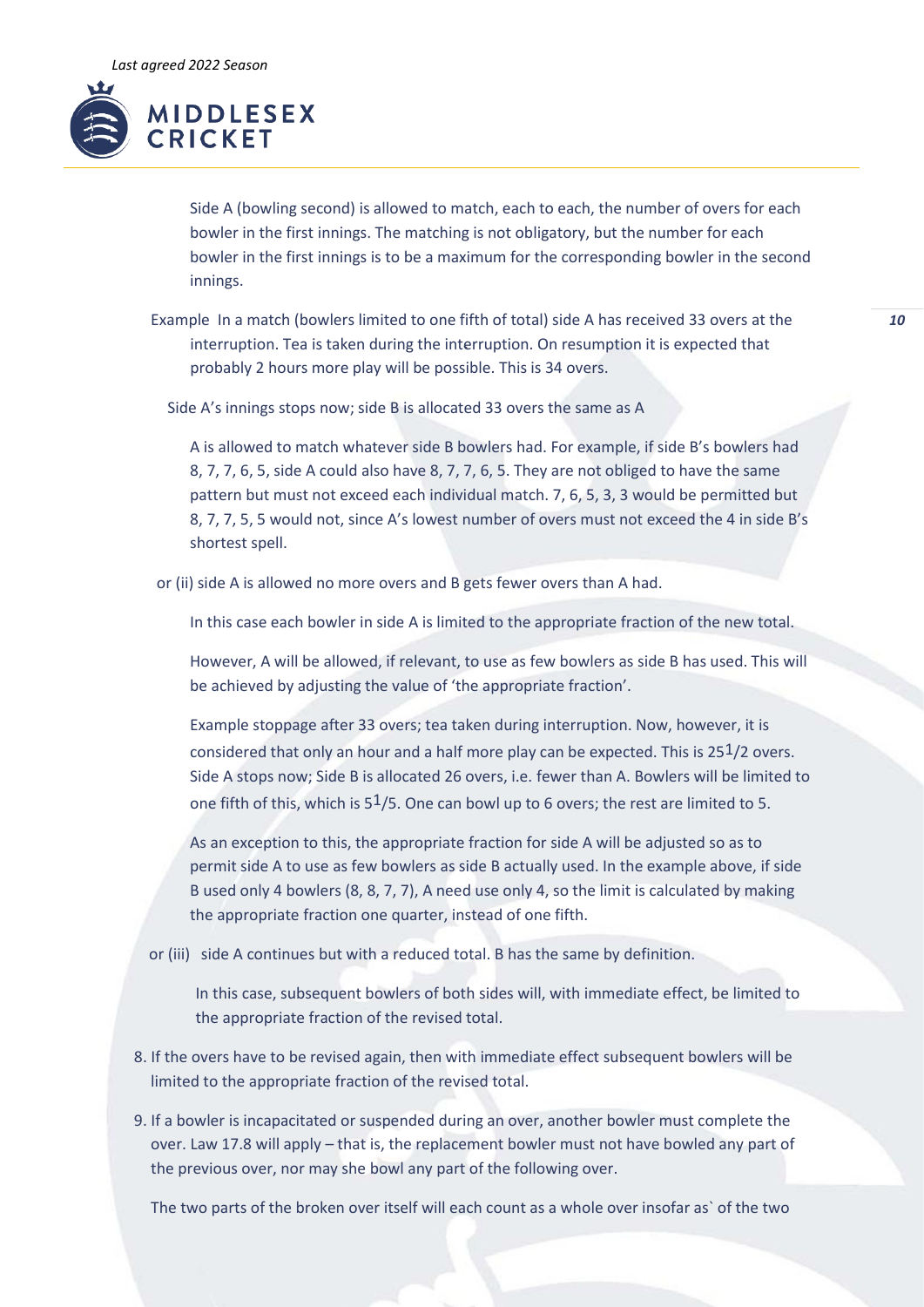

bowlers' individual limits are concerned.

# **B11. Wides**

- 1. Law 25 will apply, not the much closer definition used in top level one-day matches. As guidance
	- (a) a ball is not to be considered as 'passing wide of the striker' merely because it passes her on her leg side or on the leg side of the striker's wicket.
	- (b) If, however, a ball pitches outside the line of the leg stump and moves further away to leg, this is to be considered as 'passing wide of the striker' unless she moves and brings it near enough 'to be able to play it with her bat (even if she does not do so) by means of a normal cricket stroke'.

NOTE. A 'normal cricket stroke' is a recognised text book one. It is a stroke she can make comfortably that is appropriate to the game of cricket. For example she might be able to reach a ball directly over head, but hitting it with a bat would be more appropriate to tennis than to cricket. Just to be able to reach a ball with bat and arms fully outstretched is not 'comfortably'. Both fall within the definition of a Wide, but although the latter is indeed a Wide, unless the striker touches it, the former is to be a No ball, as decreed in Law

# **B 12 Free Hit after a no ball**

The delivery following any no ball shall be a free hit for whichever batsman is facing it.

- **1** The delivery following a no ball shall be a free hit for whichever batsman is facing it.
- **2** If the delivery for the free hit is not a legitimate delivery (any kind of no ball), then the next legitimate delivery shall become the free hit for whichever batsman is facing it.
- **3** For any free hit, the striker can be dismissed only under the circumstances that apply for a no ball.
- **4** Field changes are only permitted for free hit deliveries if the batsmen changed ends on the no ball delivery,
- **5** The umpire shall signal a free hit by (after the normal no ball signal) extending one arm straight upwards and moving it in a circular motion.

# **B13. Special conditions**

- **1.** A captain may not declare her side's innings closed.
- 2. The (imaginary) lines bounding the protected area will be 4 feet in front of each popping crease, rather than 5 feet.
- 3. A substitute may act as wicketkeeper if the umpires are satisfied that the opposing captain has freely given her consent.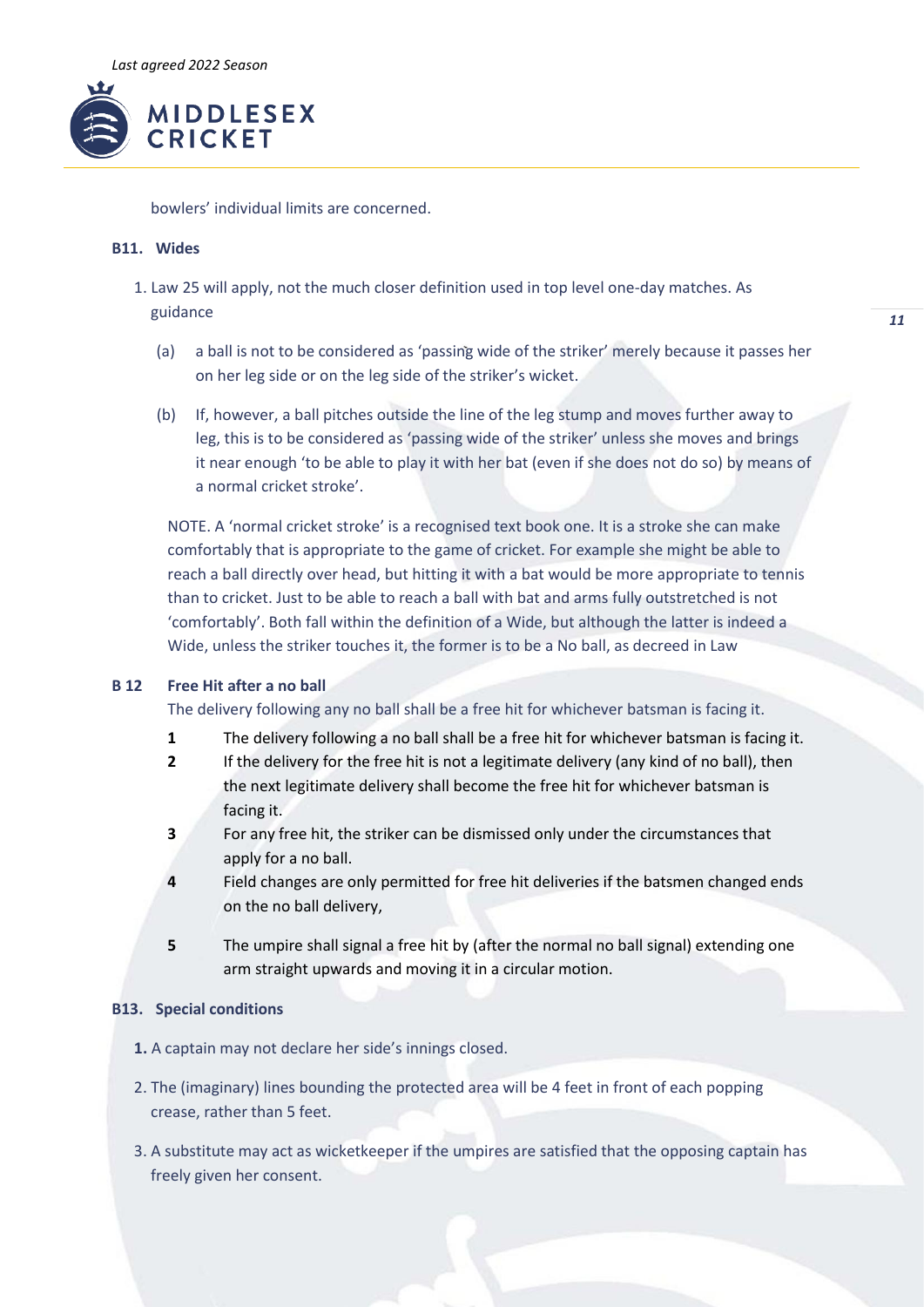

#### **B14 Result**

1. For a valid result

In the MWCL T20, each side must bat for 5 overs or more, unless one side is all out in fewer than 5 overs, or side B passes side A's score in fewer than 5 overs.

A match in which the prescribed minimum is not achieved, or in which there is no play at all, will be designated (unless a default) a No-result match.

- 2. For matches in which either there is no reduction of overs, or in which both sides are allocated the same reduced number of overs (at least 5) the side with the greater number of runs at the conclusion of both innings wins. The result is a Tie only if the number of runs is the same and the number of wickets is the same.
- 3. For matches in which side B is allocated fewer overs than were allocated to side A, the following will apply unless the reduction of overs was the result of slowness of play.

When side B's allocation of overs is made, a target score is also to be set. This will be the score side B has to beat. It will be the first innings score reduced in the same proportion that the overs have been reduced.

### *Side B's target score – Side A's score x B's allocation of overs*

#### *A's allocation of overs*

If this is a fractional number, B's target score is the nearest whole number, whether this is above or below. For an exact half, the number above is to be taken.

- (a) If side B scores more than its target score, it has won.
- (b) If side B is all out, or completes its allocation of overs, with a score less than its target score, side A has won.
- (c) In this situation, if both sides have lost the same number of wickets the result is a Tie.
- 4. For matches in which side B's innings is terminated prematurely that is, stopped before it has completed its allocation of overs. But when it has not made enough runs to win, and still has wickets left to fall, the following will apply.

For both sides a run rate per over is to be calculated, but not rounded up or down. This is

# *Total runs scored*

## *Exact numbers of overs actually faced*

Whichever side has the greater run rate wins. If the run rates are equal, the result is a Tie

NOTE that 'exact number of overs' means in decimal form. e.g. 4 overs and 3 balls is 4.5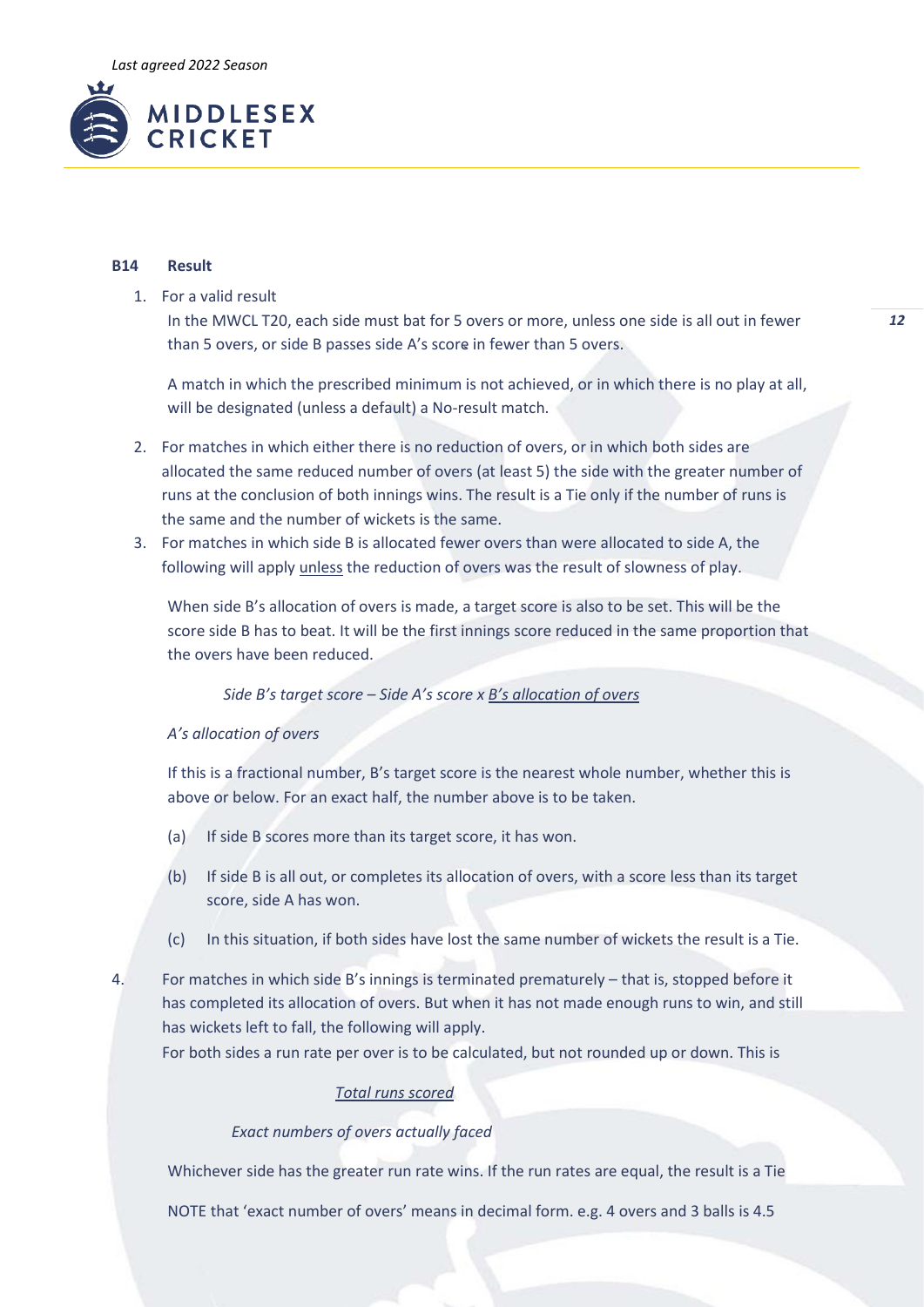

#### overs

5. Summary of restrictions for young players

A player's age group is her age on 31 August in the preceding year i.e. 31 August 2021 for 2022 season**.**

No young player in the Under 15 age group or younger shall be allowed to field closer than 8 yards (7.3 metres) from the batsman's position on the popping crease on a middle stump line, except behind the wicket on the off side, until the batsman has played at the ball.

Requirement for helmet disappears on her 18th birthday but bowling restrictions apply until she is too old to be in the U19 age group

Any player under the age of 18 playing in the competition shall be bound by the ECB Safety Guidance on the Wearing of Cricket Helmets by Young Players (see section 19 of the current Non First Class Regulations and Playing Conditions

# **C : POINTS AND RANKING 2021**

## **C1 Award of points**

- 1. For matches in which a valid result is achieved, points will be awarded as follows
- 2. Match Points
	- Win 6pts
		- Tie 3pts
- 3. Bonus Points
	- (a) Batting bonus points run rate (runs scored / overs faced x 0.25) to a maximum of 3
	- (b) Bowling bonus points 0.25 per wicket, 3 points if the side is all out, even if there are fewer than 11 players in the side

# **C2 Fewer than 11 players**

- 1. For the purpose of awarding bowling bonus points, if a nominated player is not available to bat, or retires
	- (a) if it is because of illness or injury sustained during the match, this will not count as a dismissal.
	- (b) if it is for any other reason, it will count as a dismissal.
- 2. If a team consists of fewer than 11 players, then the opposing team will be awarded 3 bowling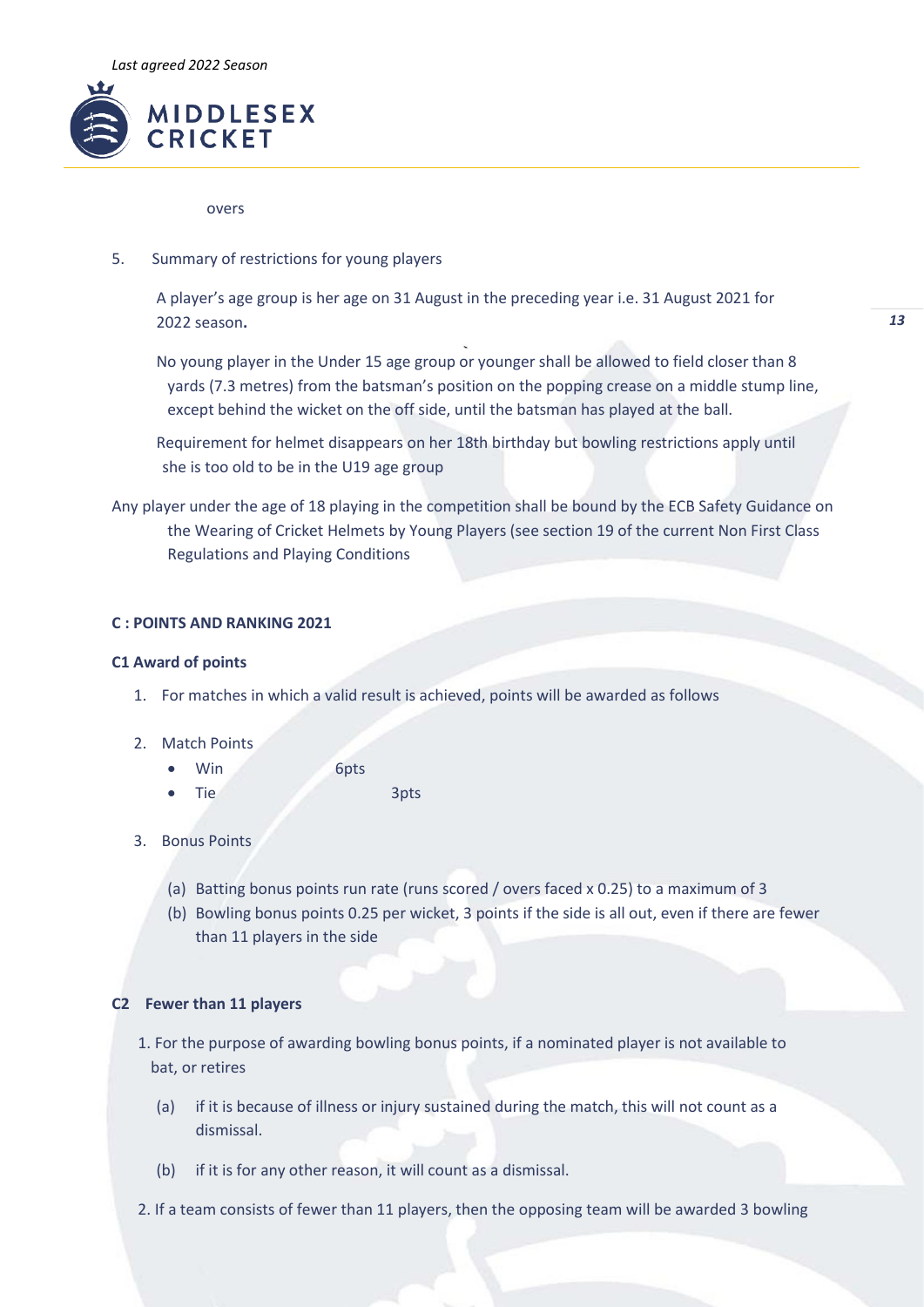

points if the whole side is dismissed.

# **C3 No-result matches**

No points will be awarded to either side for No-result matches.

# **C4 Teams withdrawing or defaulting**

1. If a team's opponents default, it will be awarded 10 points, and the match will be deemed played. Its defaulting opponents will, on every occasion, be deemed to have played the match (thus reducing its average points score) and be awarded no points. Additionally, for a first default 5 points will be deducted. For each subsequent default 5 points more than for the previous default will be deducted. So a team defaulting 3 times will therefore lose  $5 + 10 + 15$  points  $-$  a total of 30 points.

A defaulting team must notify its opponents before 10 p.m. on the preceding Friday that it is unable to raise a team. If it fails to meet this deadline, the points fine for defaulting will be double what it otherwise would have been.

2 If a team withdraws from the Competition, all points gained from matches against that team shall be deleted from the records.

### **C5 Ranking**

- 1. Clubs will be ranked by their average points scores
- 2. Equal rankings

If equal final average points scores mean that the clubs for the final cannot be uniquely determined, then as many as are required of the following criteria, in the order in which they are stated, will be applied to tying clubs. In the calculations,

- (i) the number of overs bowled or faced is to be the exact number in strict decimal form. For example, 4 overs and 3 balls is 4.5 overs
- (ii) calculations are to be taken to as many decimal places as necessary
- (a) A rate for each of the tying teams is to be calculated as 'total runs scored in all its matches' divided by 'total number of overs faced in all its matches'. A team with a higher rate will be placed above one with a lower rate.
- (b) If this fails to distinguish between the teams, a rate for each team is to be calculated as 'total number of wickets it has taken in its matches' divided by 'total number of overs it has bowled in its matches' A team with a higher rate will be placed above one with a lower rate.
- (c) If the teams are still level, a rate for each team is to be calculated as 'total wickets it has